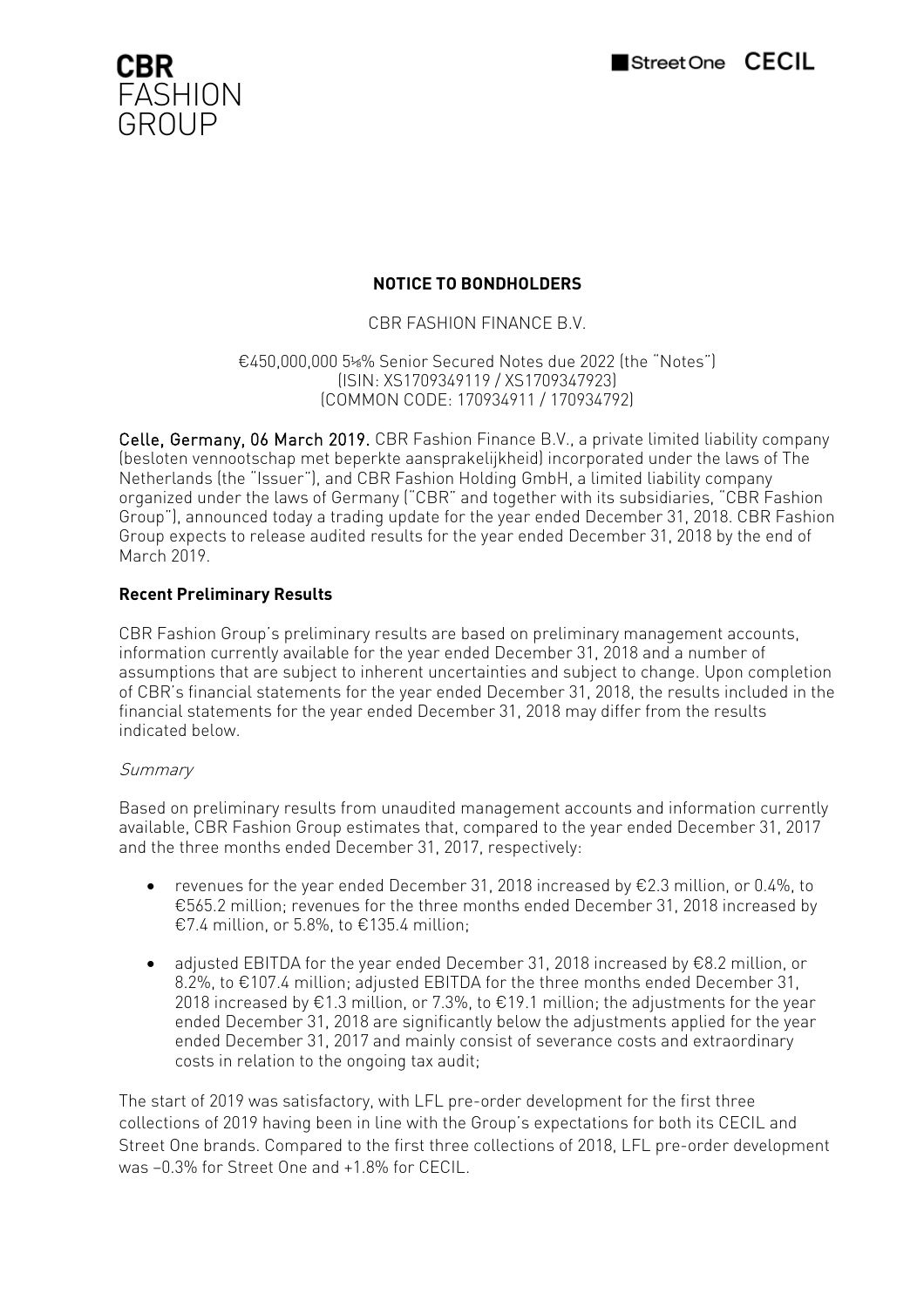

Seite 2 von 4

"I am satisfied with the results of the Group in 2018. The Group delivered a credible performance in what was a very difficult retail market. Our performance in 2018 is further proof that the measures we took in recent months were important and impactful. We are very proud of our results and are confident that we are well-positioned to meet the challenges of 2019," says Matthias Born, COO/CFO of CBR Fashion Group. "We are very pleased that we have achieved our targets and were able to meet or exceed the guidance we had given for last year."

## Management's Discussion and Analysis of Liquidity and Capital Resources

CBR Fashion Group's principal source of funds for the year ended December 31, 2018 was cash generated from its operating activities. As of December 31, 2018, CBR Fashion Group had cash and cash equivalents of €69.8 million and no cash drawings under its revolving credit facility.

CBR Fashion Group believes its expected cash flow from operations, together with available borrowings under its revolving credit facility, during the next twelve months will be adequate to meet its anticipated liquidity and debt service needs. CBR Fashion Group continues to review its leverage on an ongoing basis to evaluate dividend and/or upstream loan opportunities. The company intends to consider an opportunistic bond buyback program of up to  $\epsilon$ 25 million, to be executed through prepayments, open market repurchases, redemptions or otherwise.

As of December 31, 2018, CBR Fashion Group's net working capital was €15.7 million, falling within the anticipated range under the guidance provided and representing 2.8% of revenues. Net working capital increased by €9.8 million from €5.9 million for the year ended December 31, 2017. This increase was primarily due to lower trade payables and was in line with expectations.

As of December 31, 2018, CBR Fashion Group's capital expenditure was less than the prior period and within the anticipated range under the guidance provided.

### **Shareholder Loan**

CBR, as lender, has entered into further interest-bearing loans of  $\epsilon$ 23.2 million with a group company of its principal shareholder, Alteri Investors, as borrower. A principal amount of €15.2 million under the loans was effective from December 2018, with an additional principal amount of €8.0 million effective from February 2019. The terms of the loans are identical to the terms of the existing loans between CBR and group companies of Alteri Investors. The loans bear interest at a rate of 9.85% per year. The loans are unsecured and are not due for repayment until after the maturity of the Notes.

## **Personnel Changes**

Furthermore, Matthias Born, CFO/COO, has decided to leave the CBR Group with effective May 31, 2019. Alteri will work closely with the senior management team to appoint a suitable replacement. "On behalf of the entire management team and the company's board, we would like to thank Matthias for his commitment and work for the CBR Group," said Magnus Mattsson, Chief Investment Officer of Alteri Investors. "We wish him all the best and much success for the future."

\*\*\*\*\*\*\*\*\*\*\*\*\*\*\*\*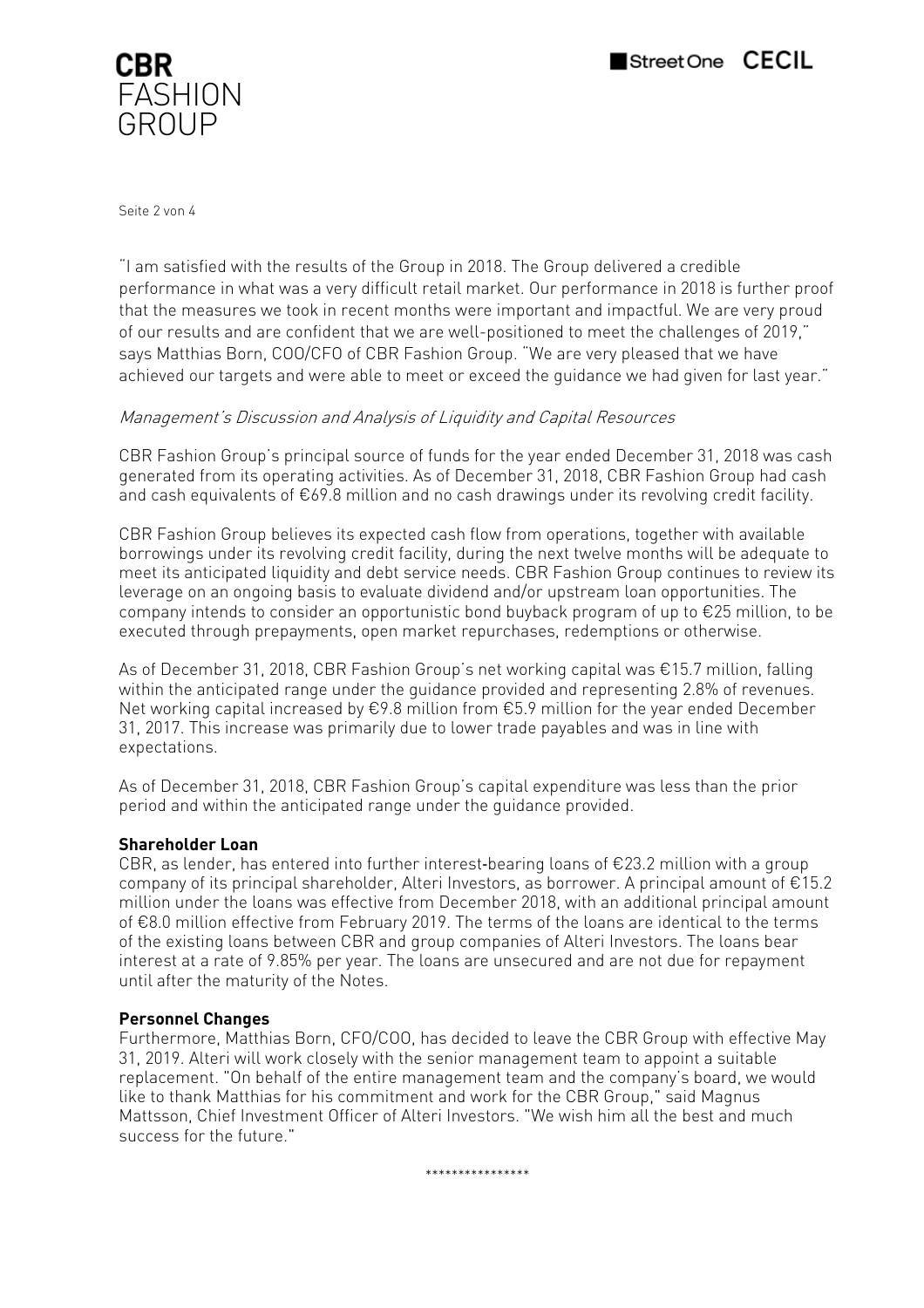

Seite 3 von 4

#### **About CBR Fashion Group**

CBR Fashion Group is a leading fashion group operating in the women's mainstream fashion segment in 19 countries across Europe, with its two independent and distinct brands, Street One and CECIL. CBR Fashion Group currently holds a top five position in terms of market share in the German womenswear market.

\*\*\*\*\*\*\*\*\*\*\*\*\*\*\*\*

This financial information prepared by management is based on preliminary management accounts as well as information currently available for the year ended December 31, 2018. CBR's independent auditors have not audited, reviewed, compiled or performed any procedures with respect to the preliminary financial data. Accordingly, CBR's independent auditors do not express an opinion or any other form of assurance with respect thereto. CBR Fashion Group's preliminary results are based on a number of assumptions that are subject to inherent uncertainties and subject to change. Upon completion of CBR's financial statements for the year ended December 31, 2018, the results included in the financial statements for the year ended December 31, 2018 may differ from the results indicated above.

This financial report includes forward‐looking statements. These forward‐looking statements can be identified by the use of forward-looking terminology, including the terms "believes," "estimates," "aims," "targets," "anticipates," "expects," "intends," "may," "will" or "should" or, in each case, their negative, or other variations or comparable terminology. These forward‐looking statements include matters that are not historical facts. They appear in a number of places throughout this announcement and include statements regarding CBR Fashion Group's intentions, beliefs or current expectations concerning, among other things, its results of operations, financial condition, liquidity, prospects, growth, strategies and the industry in which it operates, other statements relating to its future business performance and general economic, regulatory and market trends and other circumstances relevant to its business.

By their nature, forward‐looking statements involve risks and uncertainties because they relate to events and depend on circumstances that may or may not occur in the future. Forward‐looking statements are not guarantees of future performance and CBR Fashion Group's actual results of operations, financial condition and liquidity and the development of the industry in which it operates may differ materially from those made in or suggested by the forward‐looking statements contained in this announcement. In addition, even if CBR Fashion Group's results of operations, financial condition and liquidity, and the development of the industry in which it operates are consistent with the forward‐looking statements contained in this announcement, those results or developments may not be indicative of results or developments in subsequent periods.

CBR Fashion Group undertakes no obligation, and does not expect, to publicly update or revise any forward‐looking statement to reflect actual results, changes in assumptions based on new information, future events or otherwise. All subsequent written and oral forward‐looking statements attributable to CBR Fashion Group or to persons acting on its behalf are expressly qualified in their entirety by the cautionary statements referred to above and contained elsewhere in this announcement.

In addition to disclosing results that are determined in accordance with GAAP, CBR Fashion Group also discloses non-GAAP results of operations that exclude certain income items and charges. These results are provided as a complement to results provided in accordance with GAAP and are used to make operational decisions, to determine employee compensation, to forecast future operational results and for comparison with CBR Fashion Group's business plan, historical operating results and the operating results of CBR Fashion Group's competitors. Management believes these non-GAAP performance measures provide useful supplemental information for